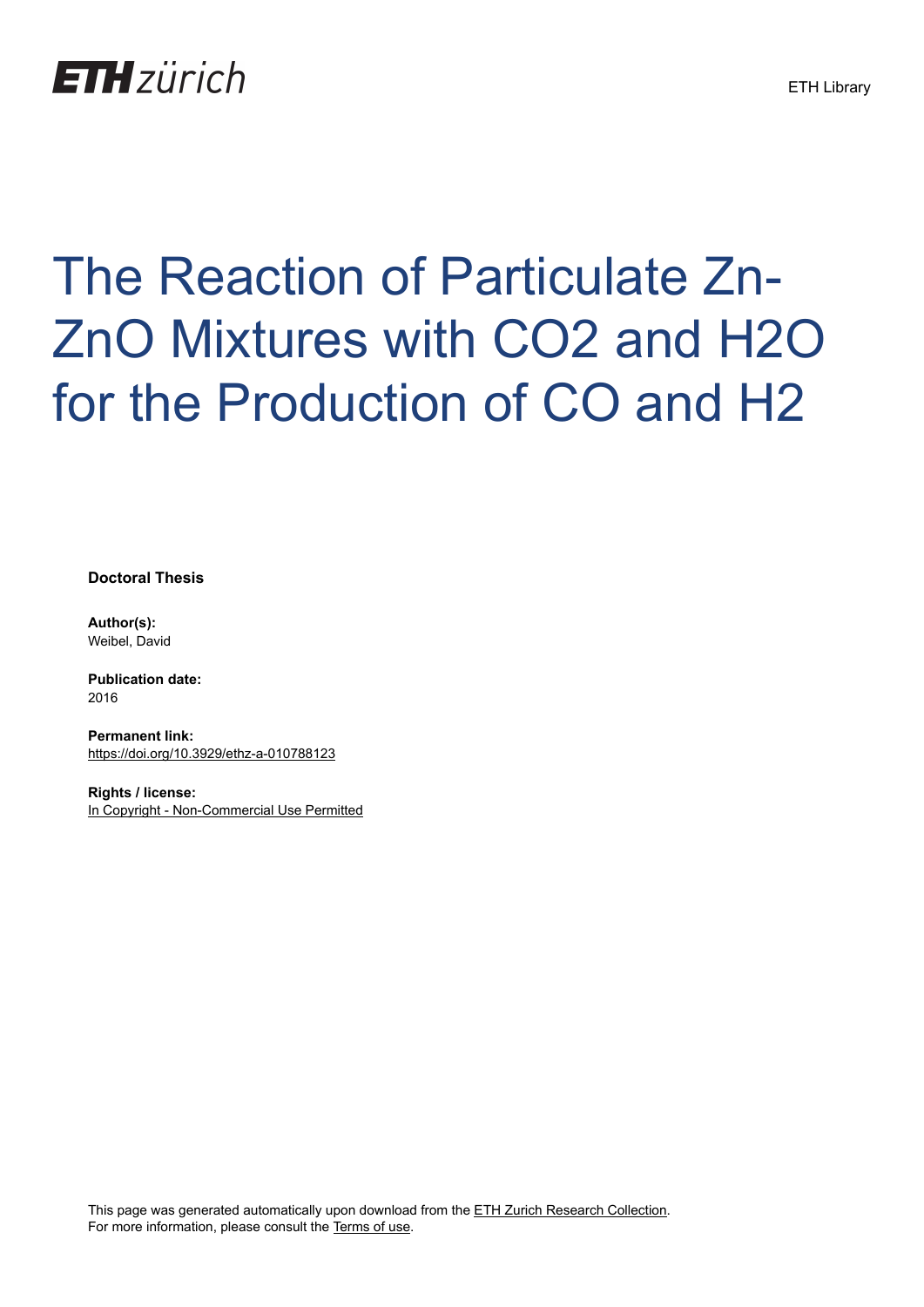DISS ETH NO. 23357

## THE REACTION OF PARTICULATE Zn-ZnO MIXTURES WITH CO<sub>2</sub> AND H<sub>2</sub>O FOR THE PRODUCTION OF  $CO$  AND  $H<sub>2</sub>$

A thesis submitted to attain the degree of DOCTOR OF SCIENCES of ETH ZURICH (Dr. sc. ETH Zurich)

presented by

DAVID KURT WEIBEL

MSc ETH EST born on 26.11.1987 citizen of Schüpfen (BE)

accepted on the recommendation of

Prof. Dr. Aldo Steinfeld, examiner Prof. Dr. Javier Pérez-Ramírez, co-examiner Dr. Zoran R. Jovanovic, co-examiner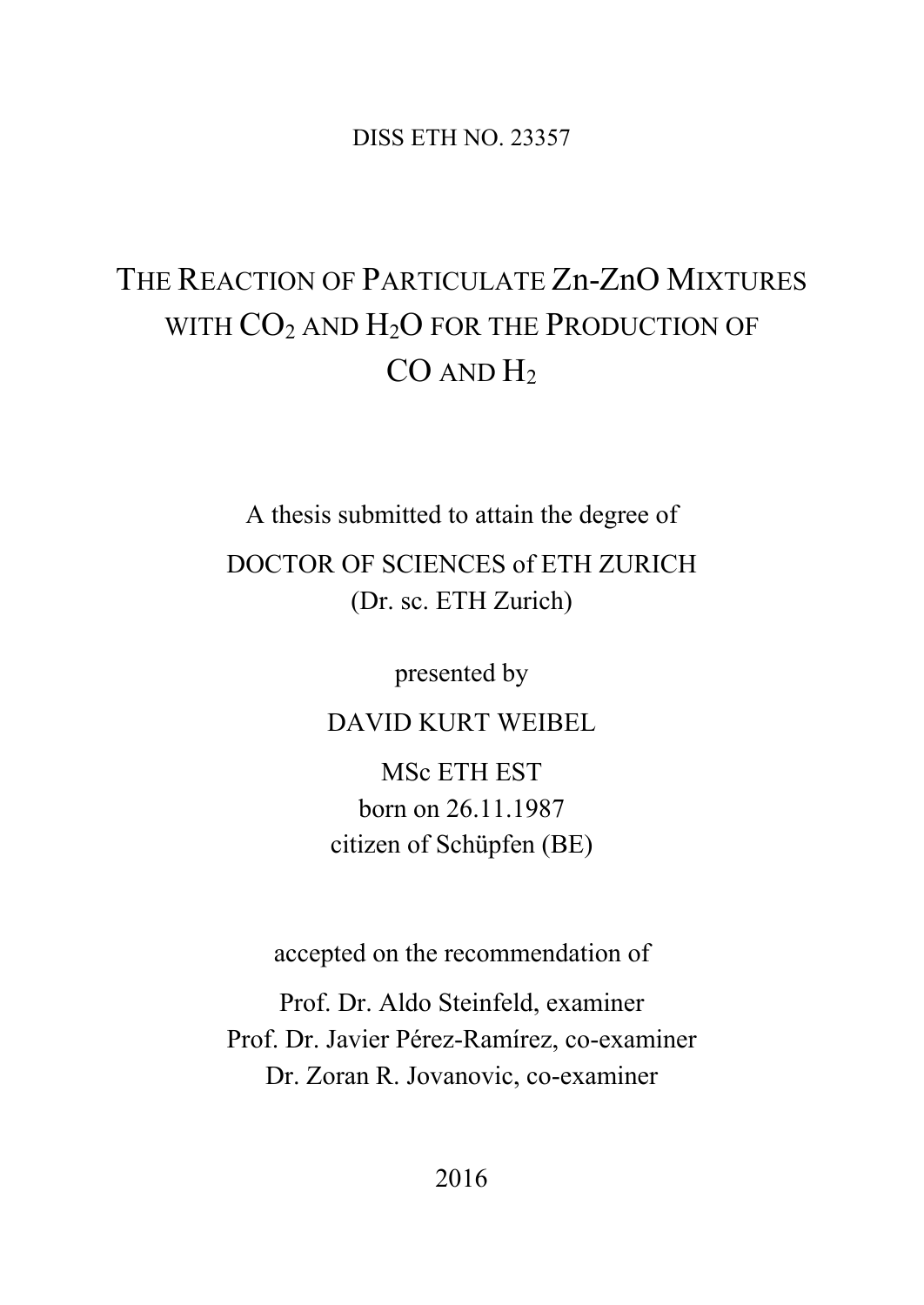#### Abstract

Because of the high  $O_2$  looping capacity per unit mass of  $Zn$ , the thermochemical Zn/ZnO redox cycle has been considered as a promising path to produce solar fuels. This cycle is initiated by the highly endothermic dissociation of ZnO into a gaseous mixture of Zn and  $O_2$ using concentrated solar radiation as source of heat. Quenching of the product gases yields a solid product known as "solar Zn", a mixture of Zn and ZnO. The solar Zn is oxidized in  $H_2O$  and/or  $CO_2$  to produce  $H_2$ and/or CO. While the product ZnO is recycled to the solar dissociation step to continue the cycle, the product gases are either directly used as fuel or further processed into liquid fuels.

The solar-to-fuel energy conversion efficiency, the key parameter determining the economic viability of the technology, increases as the conversion of Zn to ZnO in the oxidation step increases. Since the formation of an impervious ZnO scale on the Zn surface prevents pure solid Zn from attaining high conversions in either  $CO<sub>2</sub>$  or  $H<sub>2</sub>O$ , past research focused on hard-to-operate reactor concepts utilizing gaseous or liquid Zn as reactant. However, thermogravimetric studies of the oxidation of solar Zn and its surrogate Zn-ZnO blends have revealed a beneficial effect of the presence of ZnO on the reaction, allowing for the complete conversion of Zn at temperatures below the Zn melting point (420°C) within minutes. The oxidation of solid solar Zn to produce fuels is thus considered an attractive alternative to concepts using Zn vapor or liquid Zn as feedstock that allows to perform the reaction in a conventional and scalable gas-solid reactor.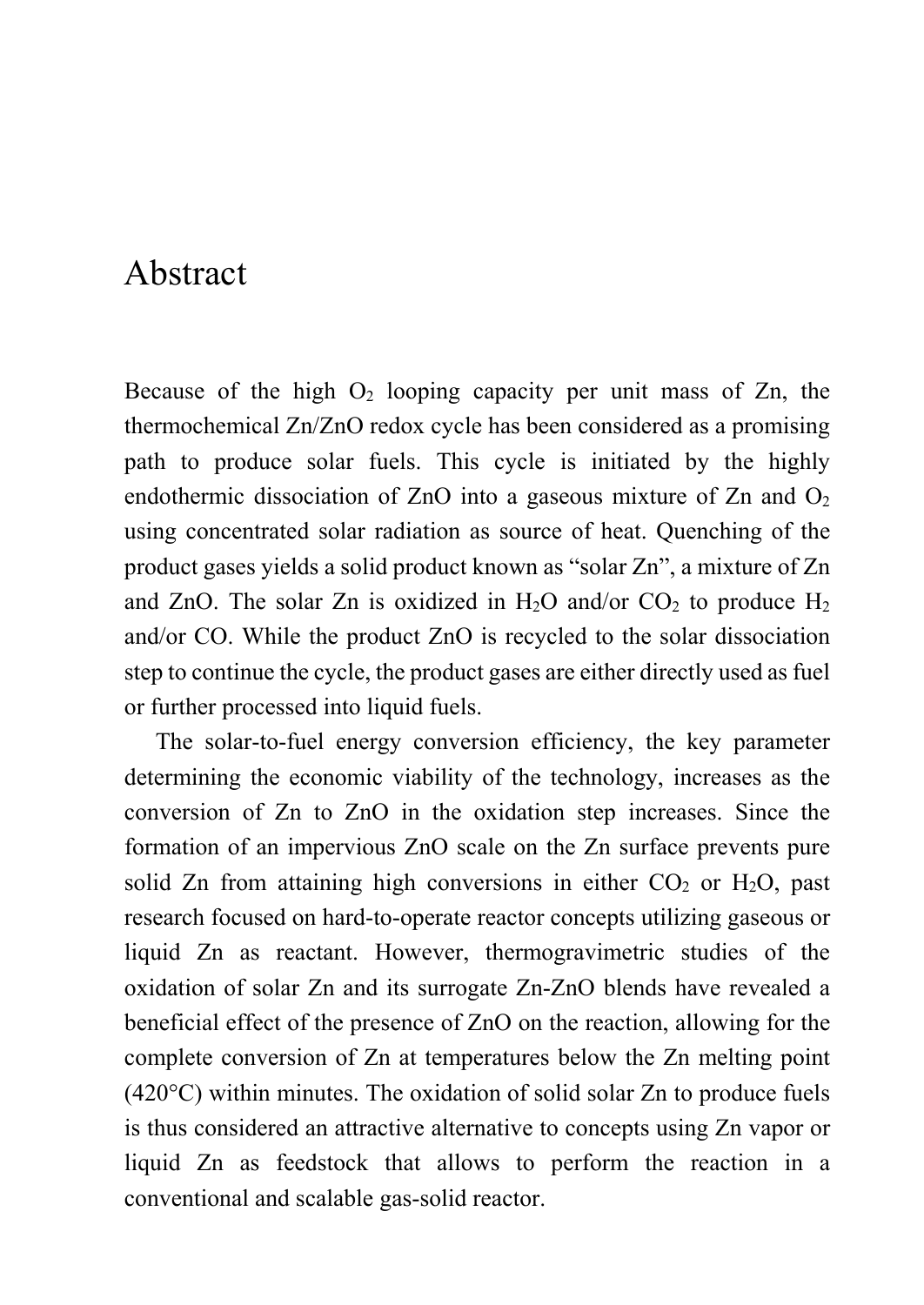To identify the reaction mechanism that explains the beneficial effect of ZnO the oxidation of blends made of Zn particles diluted with either ZnO or  $\text{Al}_2\text{O}_3$  particles was studied thermogravimetrically in CO<sub>2</sub> or H<sub>2</sub>O atmospheres at 350-400°C. The solid products were analyzed using scanning-electron microscopy, transmission electron microscopy, and energy-dispersive X-ray spectroscopy. It was found that ZnO acts as the site for the oxidation of Zn originating from the vapor phase, thereby serving as a sink for Zn vapor and maintaining the driving force for sustainable Zn sublimation. As this Zn sublimation competes with the growth of an impervious ZnO scale over the surface of the remaining solid Zn, the presence of the ZnO increases the reaction extent according to the magnitude of its surface area. The Zn conversion rate decreased in atmospheres containing  $CO$  while the  $CO<sub>2</sub>$  concentration had no significant effect on the Zn conversion. A higher oxidation temperature resulted in an increased conversion rate and an increased the maximally attainable Zn conversion.

The kinetics of the reaction of  $Zn$  and  $CO<sub>2</sub>$  in presence of  $ZnO$  were analyzed in detail. Four reaction steps were considered: 1) the direct oxidation of the Zn surface forming the ZnO scale, 2) the sublimation of Zn from the Zn surface, 3) the  $Zn_{(g)}$  transfer from the Zn surface to the ZnO surface, and 4) the heterogeneous reaction of  $Zn_{(g)}$  and  $CO_{2(g)}$  on the ZnO surface. The overall reaction rate was found to be controlled by both reaction steps (3) and (4). The rate-controlling step of the multi-step reaction (4) was identified as the reaction of adsorbed  $CO<sub>2</sub>$  and adsorbed Zn (Langmuir-Hinshelwood mechanism) or adsorbed  $CO<sub>2</sub>$  and gaseous Zn (Eley-Rideal mechanism). The corresponding reaction rate laws reflect the experimentally observed effects of the  $CO<sub>2</sub>$  and  $CO$  concentration on the Zn conversion rate well.

Various conventional gas-solid reactor designs were assessed with regard to their applicability for the oxidation of solar  $Zn$  in  $CO<sub>2</sub>$  and  $H<sub>2</sub>O$ to produce  $CO$  and  $H<sub>2</sub>$ . The main assessment criteria included the ability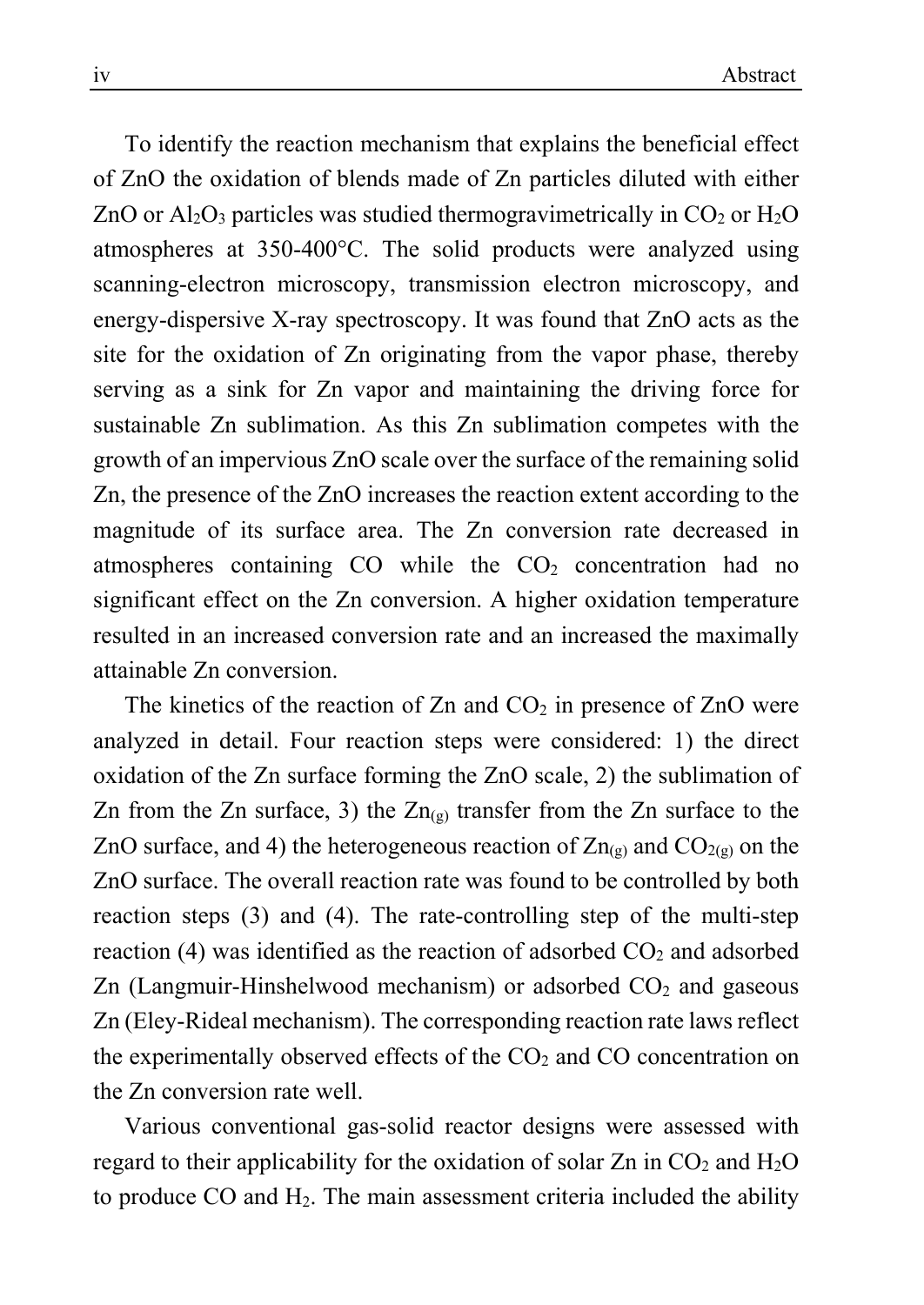to handle and uniformly react fine particles, the suitability for solid residence times on the order of minutes, and heat exchange characteristics that allow to dissipate the heat released by the exothermic oxidation reaction. A horizontal mixer reactor design that disperses the particles in the gas phase by means of a mixer and thus creates an intimate gas-solid contact was appraised to meet the criteria best. To evaluate this concept experimentally a lab-scale horizontal mixer reactor was designed, constructed and tested by reacting batches of either solar Zn particles or surrogate Zn-ZnO particle blends in a continuous  $CO<sub>2</sub>$  flow at 360-390 $^{\circ}$ C. The concept of reacting solar Zn particles in a mixer reactor was successfully demonstrated. The temporal Zn conversion agreed well with the rates observed in thermogravimetric experiments, indicating the absence of significant mass or heat transfer limitations. A maximum CO production rate per reactor volume of 7.0 kg/m<sup>3</sup>min was attained for a 75 g blend comprising 40 wt% ZnO reacted in 1.3  $\frac{1}{N}$ min CO<sub>2</sub> at 390°C. The energy required to power the mixer amounted to 4.4% of the energy content of the product CO. This energy penalty is lower with faster reacting solar Zn and can be further reduced by optimizing the mixer drive system. The particulate nature of the solid product allows for its simple recovery and recycling, in contrast to previously proposed reactor concepts that exploited liquid or gaseous Zn as feedstocks.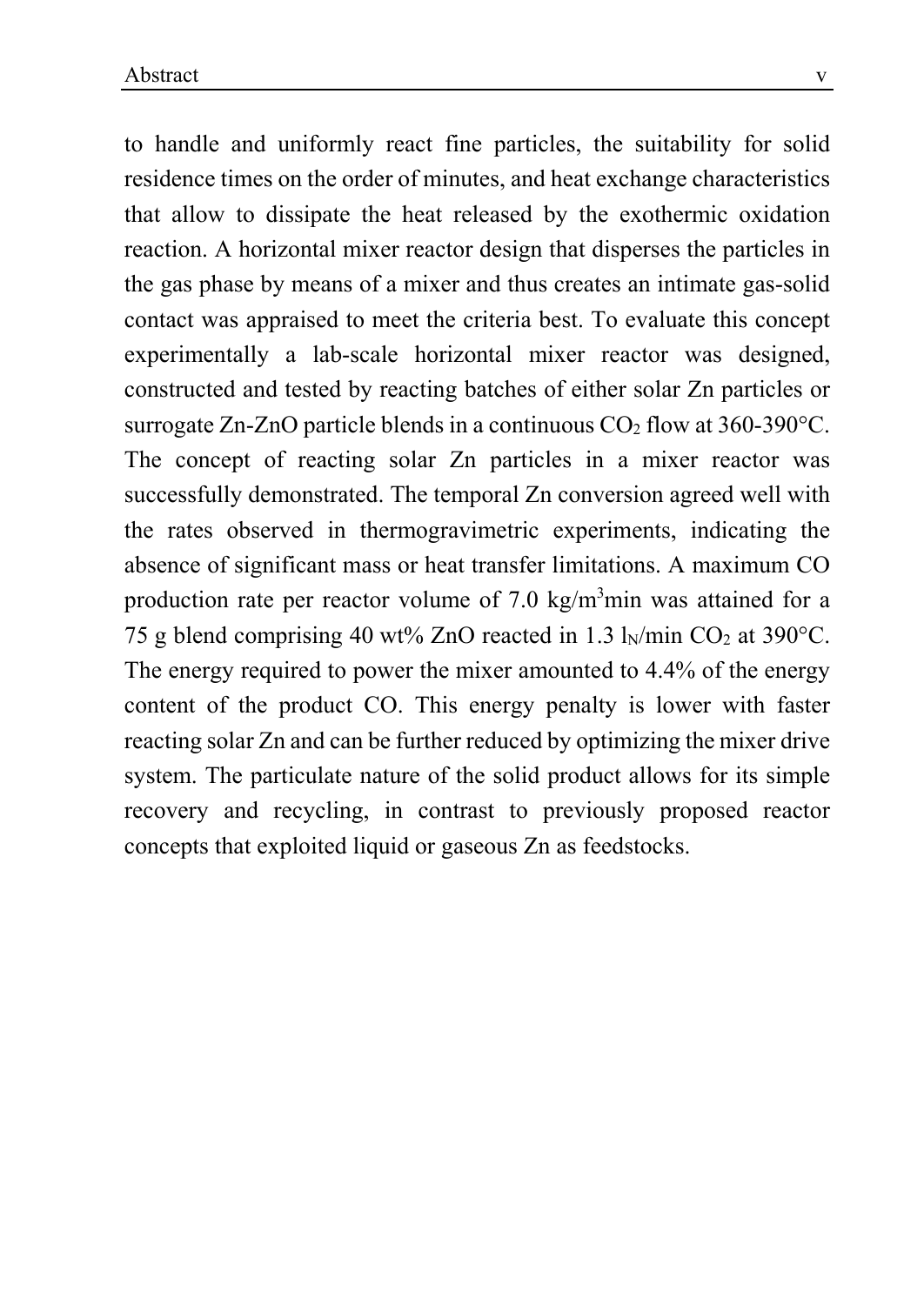### Zusammenfassung

Auf Grund der hohen O2-Aufnahmekapazität pro Masseneinheit Zn gilt der thermochemische Zn/ZnO-Redoxzyklus als vielversprechender Prozess für die Herstellung von solaren Treibstoffen. Zuerst wird ZnO in eine Zn-O2-Gasmischung dissoziiert wobei konzentrierte Solarstrahlung die nötige Prozesswärme für die endotherme Reaktion liefert. Durch das thermische Abschrecken der Gasmischung entsteht "solares Zn", eine Feststoffmischung bestehend aus Zn und ZnO. Dieses wird mit  $CO<sub>2</sub>$ und/oder H<sub>2</sub>O oxidiert um CO und/oder H<sub>2</sub> herzustellen. Durch das Zurückführen des Reaktionsprodukts ZnO in den solaren Prozess wird der Zyklus geschlossen. Die Produktgase entweder direkt als Treibstoffe verwendet oder zu Flüssigtreibstoffen weiterverarbeitet.

Der Wirkungsgrad des Zn/ZnO-Redoxzyklus, der Schlüsselparameter für dessen Wirtschaftlichkeit, steigt mit steigendem Umsatz des Zn zu ZnO im Oxidationsschritt. Weil die Entstehung einer undurchdringbaren ZnO-Passivierungsschicht auf der Zn-Oberfläche einen hohen Umsatz des festen reinen Zn in  $CO<sub>2</sub>$  und  $H<sub>2</sub>O$  verhindert, wurden bisher schwer realisierbare Reaktorkonzepte für die Oxidation von flüssigem oder gasförmigen Zn erforscht. Thermogravimetrische Untersuchungen der Oxidation von solarem Zn und Zn-ZnO Mischungen offenbarten allerdings einen positiven Effekt des ZnO auf die Reaktion, der es ermöglicht, Zn Partikel bei Temperaturen unterhalb dessen Schmelzpunktes (420°C) innerhalb von Minuten vollständig umzusetzen. Die Oxidation von festem solaren Zn ist somit eine interessante Alternative zu den Reaktorkonzepten für flüssiges oder gasförmiges Zn. Im Gegensatz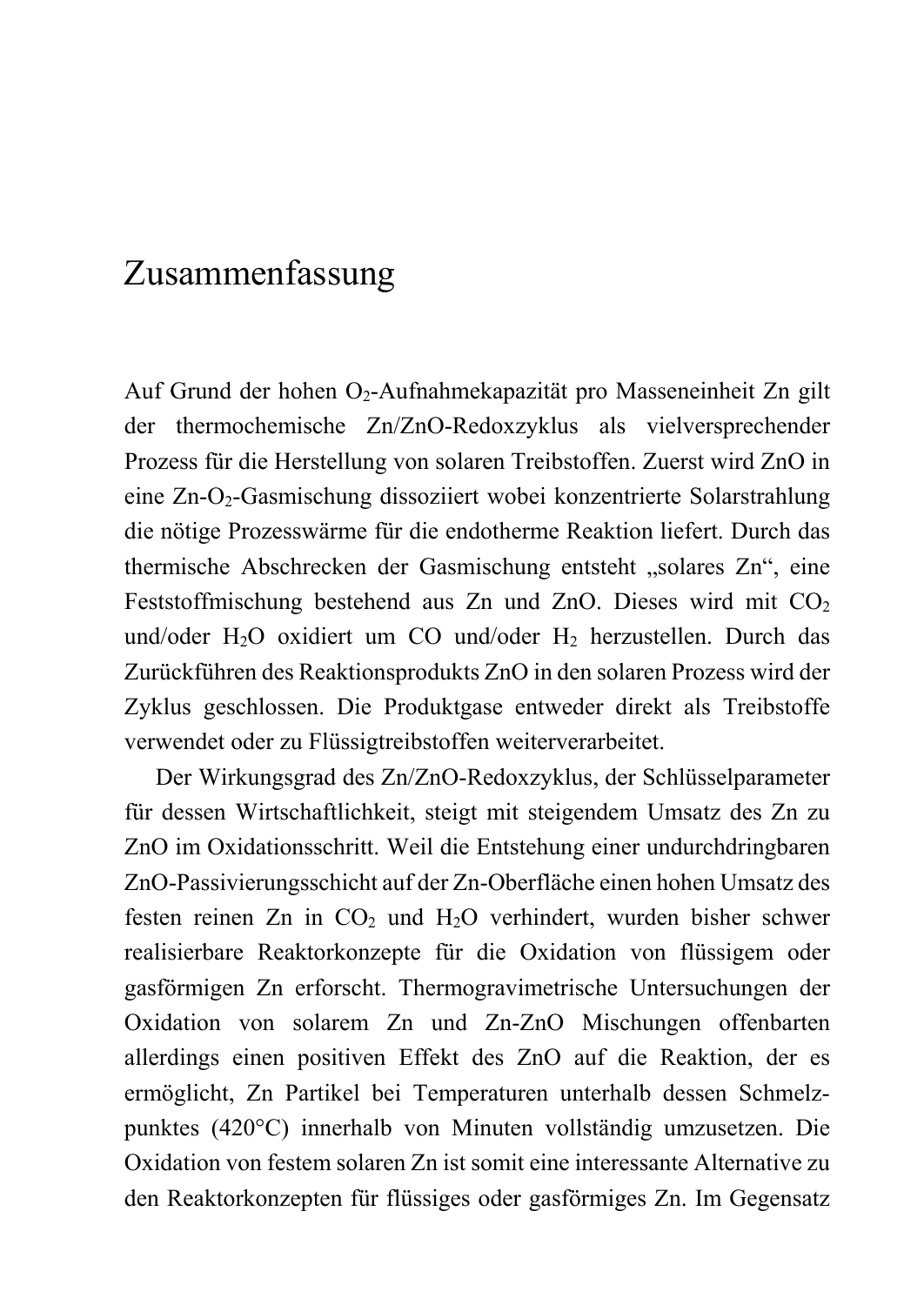zu diesen Konzepten ist die Oxidation von festem Zn in einem konventionellen, skalierbaren Reaktor durchführbar.

Um den Reaktionsmechanismus zu ermitteln, welcher für den positiven Effekt des ZnO verantwortlich ist, wurde die Oxidation von Partikelmischungen aus Zn durchsetzt mit ZnO oder Al<sub>2</sub>O<sub>3</sub> mittels Thermogravimetrie bei 350-400 $^{\circ}$ C in CO<sub>2</sub>- und H<sub>2</sub>O-haltigen Gasatmosphären untersucht. Die festen Reaktionsprodukte wurden mit Hilfe von Rasterelektronenmikroskopie, Transmissionselektronenmikroskopie, und energiedispersiver Röntgenspektroskopie charakterisiert. Die ZnO-Oberfläche erwies sich als Reaktionsstelle für die Oxidation von gasförmigem Zn, dadurch verstärkt der ZnO-Zusatz die Sublimation des Zn. Da die Sublimation des Zn die Entstehung der ZnO-Passivierungsschicht auf der Zn-Oberfläche konkurriert, werden so höhere Zn-Umsätze erreicht. Die Reaktionsgeschwindigkeit nimmt in Gasatmosphären mit erhöhter CO-Konzentration ab während die CO<sub>2</sub>-Konzentration die Reaktion nicht nennenswert beeinflusst. Eine höhere Oxidationstemperatur führte zu einer erhöhten Reaktionsgeschwindigkeit und steigerte den maximal erreichbaren Zn-Umsatz.

Die Kinetik der Reaktion von Zn und CO<sub>2</sub> in Anwesenheit von ZnO wurde vertieft untersucht. Dabei wurden vier Reaktionsschritte berücksichtigt:  $(1)$  die direkte Oxidation der Zn-Oberfläche durch CO<sub>2</sub> unter Ausbildung einer ZnO-Passivierungsschicht, (2) die Sublimierung des Zn von der Zn-Oberfläche, (3) der Zn $_{(9)}$ -Transport von der Zn- zur ZnO-Oberfläche und (4) die heterogene Reaktion von Zn<sub>(g)</sub> und CO<sub>2(g)</sub> auf der ZnO-Oberfläche. Die Geschwindigkeit der Gesamtreaktion wird durch die beiden Reaktionsschritte (3) und (4) bestimmt. Als geschwindigkeitsbestimmenden Schritt der mehrstufigen Reaktion (4) wurde die Oberflächenreaktion bestimmt, entweder von adsorbiertem Zn und adsorbiertem CO2 (Langmuir-Hinshelwood-Mechanismus) oder von adsorbiertem  $CO_2$  mit  $Zn_{(g)}$  (Eley-Rideal-Mechanismus). Die zugehörigen Reaktionsgeschwindigkeitsgesetze stimmen mit den experimentell